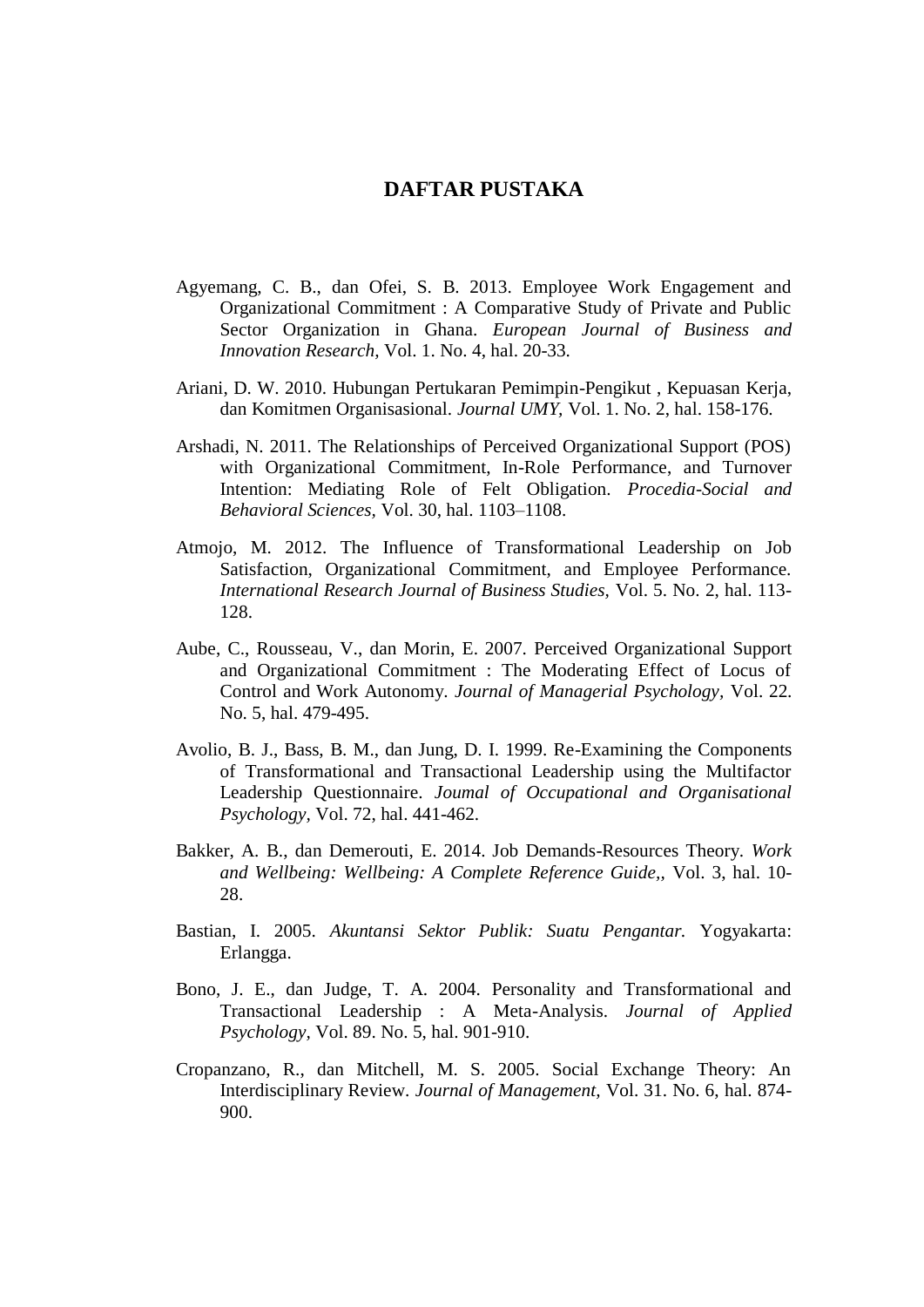- Dai, K., dan Qin, X. 2016. Perceived Organizational Support and Employee Engagement: Based on the Research of Organizational Identification and Organizational Justice. *Open Journal of Social Sciences.* No. 4, hal. 46-57.
- Dajani, M. A. 2015. The Impact of Employee Engagement on Job Performance and Organisational Commitment in the Egyptian Banking Sector. *Journal of Business and Management Sciences,* Vol. 3. No. 5, hal. 138-147.
- Datche, E., dan Mukulu, E. 2015. The Effects of Transformational Leadership on Employee Engagament : A Survey of Civil Service in Kenya. *Issues in Business Management and Economics,* Vol. 3. No. 1, hal. 9-16.
- Deveshwar, A., dan Aneja, I. 2014. A Study of Transnational and Transformational Leadership Styles and Factors Affect The Leadership Style. *International Journal of Business, Economics and Management,* Vol. 1. No. 8, hal. 176-185.
- Dixit, V., dan Bhati, M. 2012. A Study about Employee Commitment and its impact on Sustained Productivity in Indian Auto-Component Industry. *European Journal of Business and Social Sciences,* Vol. 1. No. 6, hal. 34- 51.
- Donald, M. F., Hlanganipai, N., dan Richard, S. 2016. The Relationship between Perceived Organizational Support and Organizational Commitment among Academics : The Mediating Effect of Job Satisfaction. *Investment Management and Financial Innovations,* Vol. 13. No. 3, hal. 266-273.
- Eisenberger, R., Huntington, R., Hutchison, S., dan Sowa, D. 1986. Perceive Organizational Support. *Journal of Applied Psychology,* Vol. 71. No. 3, hal. 500-507.
- Faharani, M., Taghadosi, M., dan Behboudi, M. 2011. An Exploration of the Relationship between Transformational Leadership and Organizational Commitment: The Moderating Effect of Emotional Intelligence: Case Study in Iran. *International Business Research,* Vol. 4. No. 4, hal. 211-217.
- Fahrizal, dan Utama, I. 2017. Pengaruh Persepsi Dukungan Organisasi Terhadap Komitmen Organisasional dan Turnover Intention Karyawan Hotel Kajane Mua Ubud. *E-Jurnal Manajemen Unud,* Vol. 6. No. 10, hal. 5405-5431.
- Ghozali, I. 2009. *Ekonometrika.* Semarang: Badan Penerbit Universitas Diponegoro.
- Ghozali, I. 2016. *Aplikasi Analisis Multivariate dengan Program IBM SPSS 21.* Semarang: Badan Penerbit - UNDIP.
- Gozukara, I., dan Simsek, O. F. 2016. Role of Leadership in Employees' Work Engagement: Organizational Identification and Job Autonomy.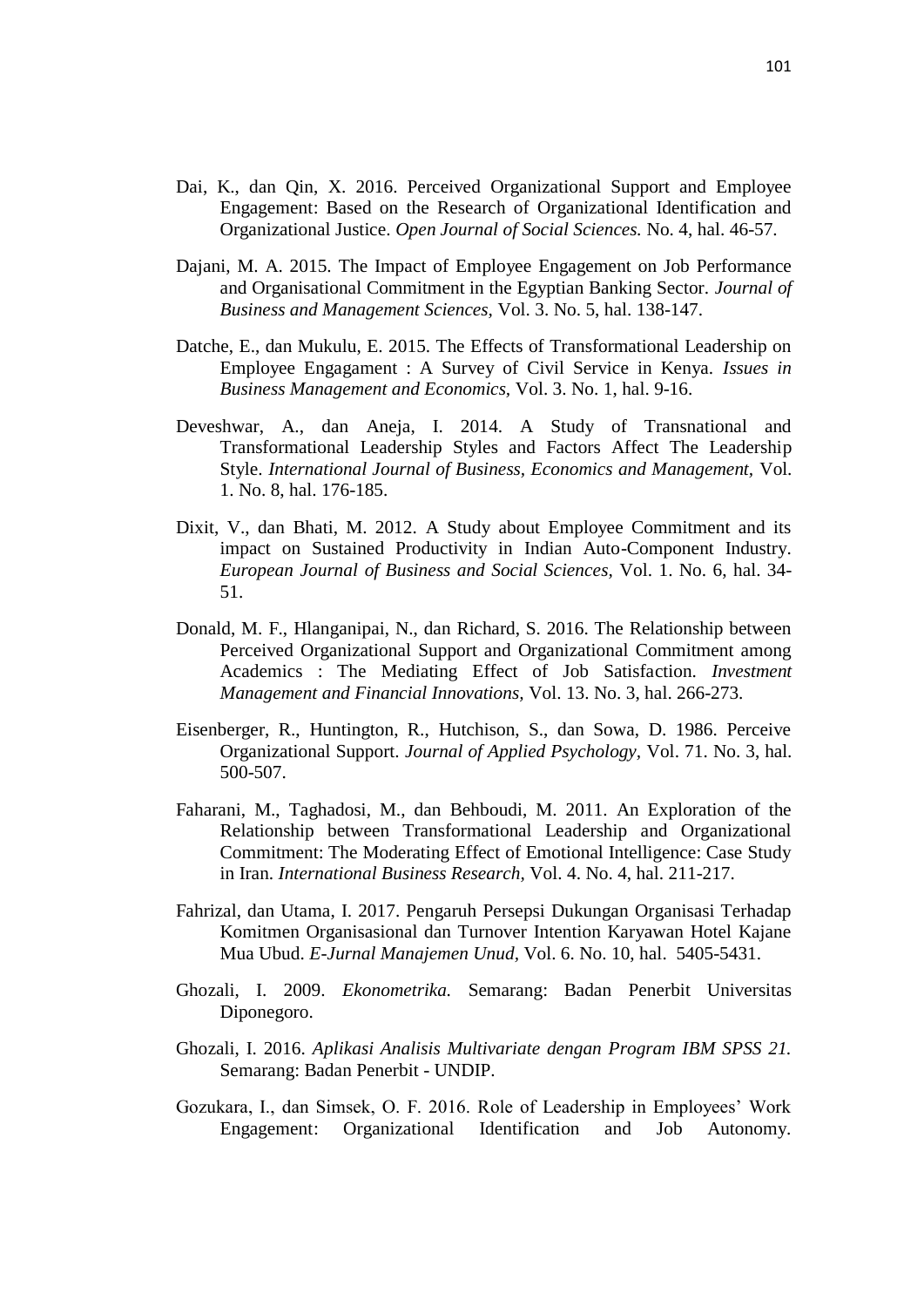*International Journal of Business and Management,* Vol. 11. No. 1, hal. 72- 84.

- Hakkak, M., Gashti, M. A., dan Nawaser, K. 2014. The Relationship between Perceived Organizational Support and Job Satisfaction with Organizational Commitment. *Entrepreneurship and Innovation Management Journal,* Vol. 2. No. 1, hal. 194-202.
- Hayati, D., Charkhabi, M., dan Naami, A. 2004. The Relationship Between Transformational Leadership and Work Engagement in Governmental Hospitals Nurses : A Study. *SpringerPlus,* Vol. 3. No. 25, hal. 1-7.
- Houkes, I., Janssen, P. P., Jonge, J. D., dan Nijhuis, F. J. 2001. Specific Relationships between Work Characteristics and Intrinsic Work Motivation, Burnout and Turnover Intention: A Multi-Sample Analysis. *European Journal of Work and Organizational Psychology,* Vol. 10. No. 1, hal. 1-23.
- Humala, R. 2014. Kepemimpinan Transformasional dengan Komitmen Organisasi Karyawan. *Jurnal Ilmiah Psikologi Terapan,* Vol. 2. No. 2, hal. 228-240.
- Jain, P., dan Duggal, T. 2015. The Role of Transformational Leadership in Organizational Commitment. *International Journal of Business Quantitative Economics and Applied Management Research,* Vol. 2. No. 5, hal. 1-11.
- Jogiyanto. 2011. *Pedoman Survei Kuesioner : Mengembangkan Kuesioner, Mengatasi Bias, dan Meningkatkan Respon.* Yogyakarta: BPFE-Yogyakarta.
- Jyoti, J., dan Dev, M. 2015. The Impact of Transformational Leadership on Employee Creativity: The Role of Learning Orientation. *Journal of Asia Business Studies,* Vol. 9. No. 1, hal. 78-98.
- Kaihatu, T. S., dan Rini, W. A. 2007. Kepemimpinan Transformasional dan Pengaruhnya Terhadap Kepuasan atas Kualitas Kehidupan Kerja, Komitmen Organisasi, dan Perilaku Ekstra Peran: Studi pada Guru-Guru SMU di Kota Surabaya. *Jurnal Manajemen dan Kewirausahaan,* Vol. 98. No. 1, hal. 49- 61.
- Kasmir. 2016. *Manajemen Sumber Daya Manusia (Teori dan Praktik).* Jakarta: PT Grafindo Persada.
- Khasawneh, S., Omari, A., dan Abu-Tineh, A. M. 2012. The Relationship between Transformational Leadership and Organizational Commitment: The Case for Vocational Teachers in Jordan. *Educational Management Administration and Leadership,* Vol. 40. No. 4, hal. 494-508.
- Kurniasari, R., dan Izzati, U. A. 2013. Hubungan Persepsi Dukungan Organisasional dengan Employee Engagement Pegawai Negeri Sipil Dinas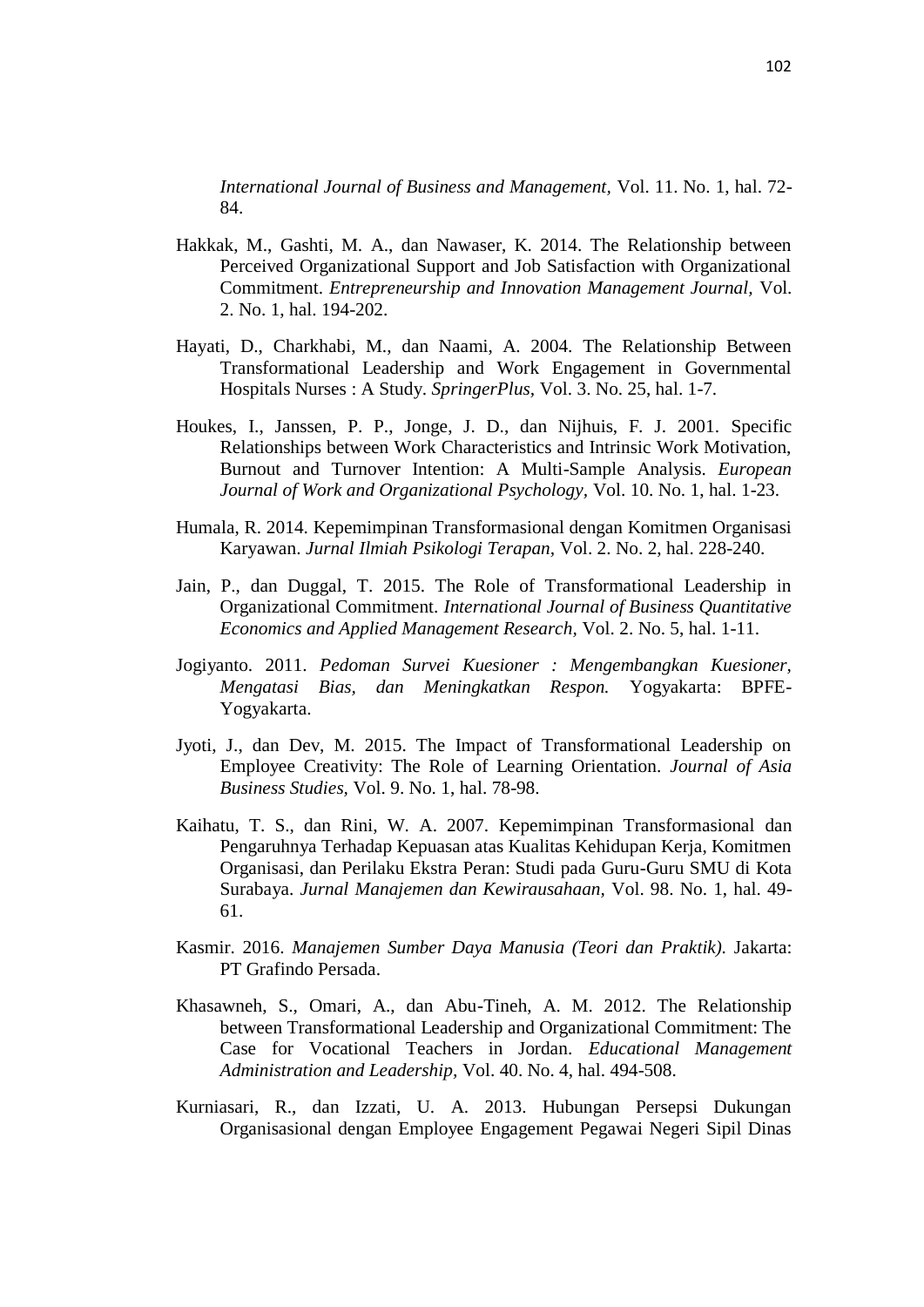Kesehatan Provinsi Jawa Timur. *Journal Mahasiswa UNESA,* Vol. 2. No. 1, hal. 1-7.

- Luthans, F. 2006. *Perilaku Organisasi* (10th ed.). (V. Yuwono, dan S. Purwanti, Penerj.) Yogyakarta: ANDI.
- Madali. 2016. The Effect of Organizational Structure, Leadership Behaviors and Decision Making Towards Organization Commitment : A Causal Study on Association of Indonesian Islamic Education Teachers (AGPAII) Bekasi City. *Jurnal Ilmiah Education Management,* Vol. 6. No. 2, hal. 1169-1176.
- Mathis, L. R., dan Jackson, H. J. 2006. *Manajemen Sumber Daya Manusia* (10 ed.). Jakarta: Salemba Empat.
- Mehrabi, J., Jadidi, M., Haery, F. A., dan Alemzadeh, M. 2013. The Relationship between Organizational Commitment and Organizational Learning (Boroojerd Telecommunication Company as Case Study). *International Journal of Academic Research in Business and Social Sciences,* Vol. 3. No. 1, hal. 130-139.
- Mesu, J., Sanders, K., dan Riemsdijk, M. v. 2015. Transformational Leadership and Organisational Commitment in Manufacturing and Service Small to Medium-Sized Enterprises The Moderating Effects of Directive and Participative Leadership. *Personnel Review,* Vol. 44. No. 6, hal. 970-990.
- Meyer, J. P., dan Allen, N. J. 1991. A Three Component Conceptualization of Organizational Commitment. *Human Resources Management Review,* Vol. 1. No. 1, hal. 61-89.
- Milgo, A. C., Namusonge, G., Kanali, C., dan Makokha, E. N. 2014. Reward and Compensation as a Determinant of Employee Commitment: A Survey of Ktda Tea Factories in Kenya. *European Journal of Business and Management,* Vol. 6. No. 15, hal. 117-126.
- Mitic, S., Vokunjanski, J., Terek, E., Gligorovic, B., dan Zoric, K. 2016. Organizational Culture and Organizational Commitment : A Serbian Case. *Journal of Engineering Management and Competitiveness (JEMC),* Vol. 6. No. 1, hal. 21-27.
- Mowday, R. T., Steers, R. M., dan Porter, L. W. 1979. The Measurement of Organizational Comitment. *Journal of Vocational Behavior*. No. 14, hal. 224-247.
- Mujiasih, E. 2015. Hubungan Antara Persepsi Dukungan Organisasi (Perceived Organizational Support) dengan Keterikatan Karyawan (Employee Engagement). *Jurnal Psikologi Undip,* Vol. 14. No.1, hal. 40-51.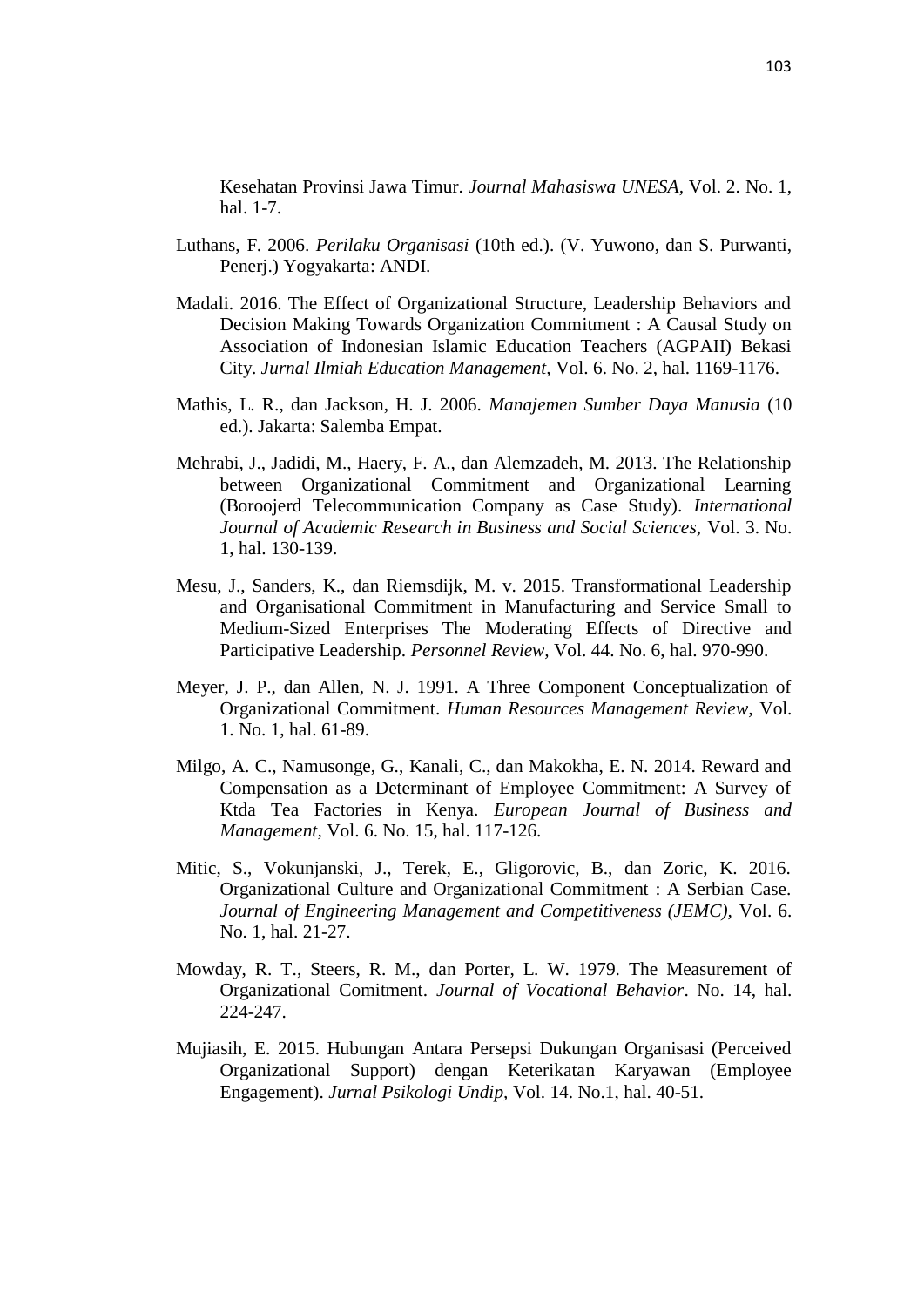- Muse, L. A., dan Stamper, C. L. 2007. Perceived Organizational Support : Evidence for A Mediate Assocation with Work Performance. *Journal of Management Issue,* Vol. 29. No. 4, hal. 517-535.
- Narteh, B. 2012. Internal marketing and Employee Commitment: Evidence from The Ghanaian Banking Industry. *Journal of Financial Services Marketing,*  Vol. 17. No. 4, hal. 284-300.
- Noordin, F., Rahim, A. R., Ibrahim, A. H., dan Omar, M. S. 2017. An Analysis of Career Stages on Organizational Commitment of Australian Managers. *International Journal of Business and Social Science,* Vol. 2. No. 17, hal.117-126.
- Nurhayati, T. 2012. Hubungan Kepemimpinan Transformasional dan Motivasi Kerja. *Jurnal Edueksos,* Vol. 1. No. 2, hal. 77-92.
- Nusatria, S., dan Suharnomo. 2011. Employee Engagement : Anteseden dan Konsekuensi Studi pada Unit CS PT. Telkom Indonesia Semarang. *Journal UNDIP*, hal. 1-31.
- Pamungkas, N., Yusuf, M., dan Priyatama, A. N. 2015. Hubungan antara Employee Engagement dan Persepsi Budaya Organisasi dengan Komitmen Organisasi Karyawan pada Karyawan PT. Air Mancur. *Jurnal Ilmiah Psikologi Candrajiwa,* Vol. 4. No. 3, hal. 192-205.
- Perlinger, T. 2018. *Quantitative Methods II.* https://studentportalen.uu.se/uuspfilearea-tool/download.action?nodeId=1494279&toolAttachmentId =309391&uusp.userId=guest, diakses 20 Februari 1018.
- Permana, L. 2015. *Birokrasi di Indonesia.* http://administrasipublicsoedirman.blo

gspot.co.id/2015/03/birokrasi-di-indonesia.html, diakses 26 Maret 2018.

- Prutina, Z. 2016. The Effect of Corporate Social Rensposibility on Organizational Commitment. *Management,* Vol*.* 21, hal. 227-248.
- Raja, S., dan Palanichamy, P. 2012. Leadership Styles and Its Impact on Organizational Commitment. *The Journal of Commerce,* Vol. 3. No. 4, hal. 15-23.
- Rhoades, L., dan Eisenberger, R. 2002. Perceived Organizational Support : A Review of the Literature. *Journal of Applied Psychology,* Vol. 87. No. 4, hal. 698-714.
- Rhoades, L., Eisenberger, R., dan Armeli, S. 2001. Affective Commitment to The Organization : The Contribution of Perceived Organizational Support. *Journal of Applied Psychology,* Vol. 86. No.5, hal. 825-836.
- Robbins, S. P. 2006. *Perilaku Organisasi* (10th ed.). Jakarta: PT Indeks Kelompok Gramedia.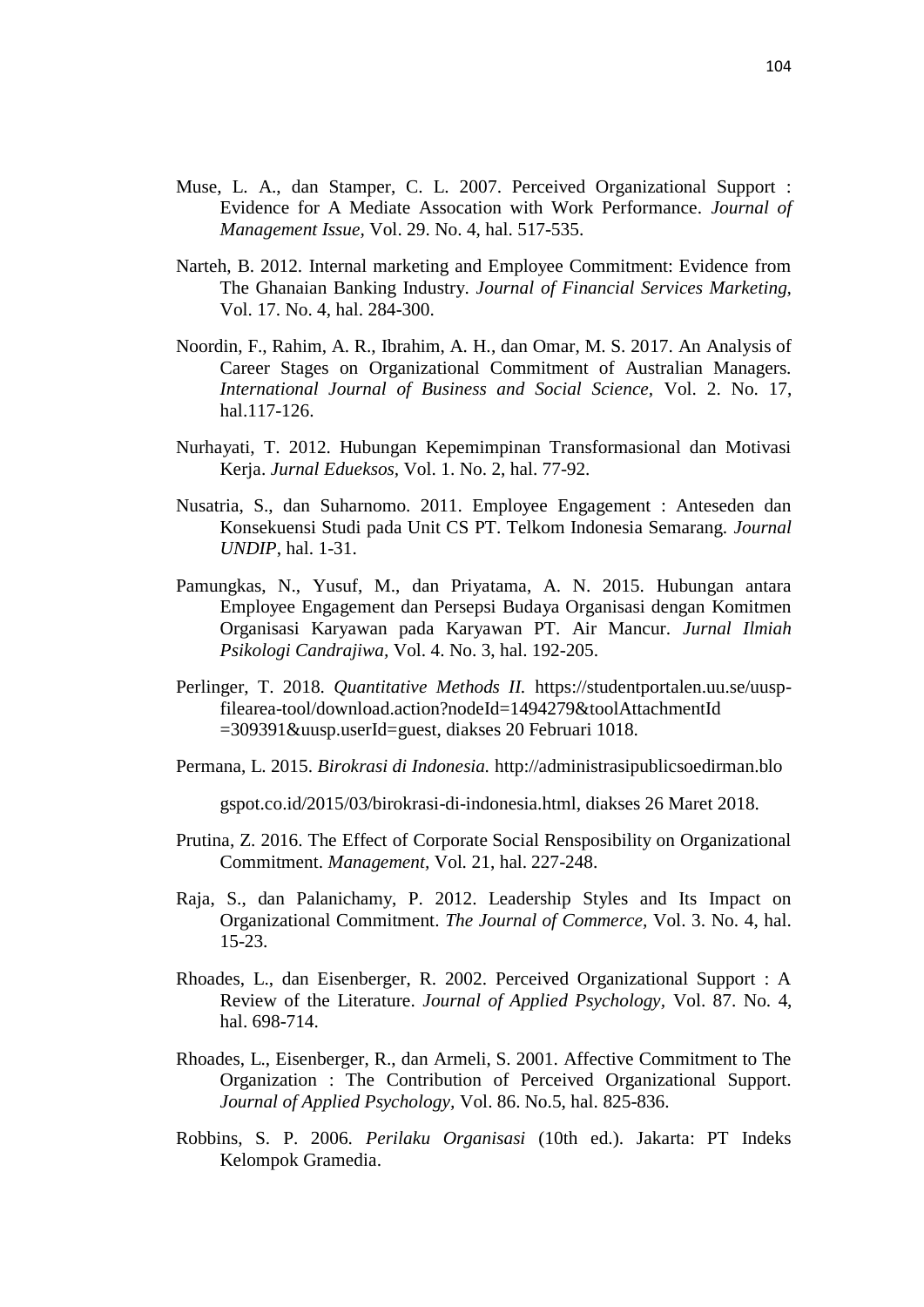- Robbins, S. P., dan Judge, T. A. 2008. *Perilaku Organisasi* (12 ed., Vol. 2). Jakarta: Salemba Empat.
- Robinson, D., Perryman, S., dan Hayday, S. 2004. *The Drivers of Employee Engagement.* Brighton: Institute for Employment Studies.
- Safaria, T. 2004. *Kepemimpinan*. Yogyakarta: Graha Ilmu.
- Saks, A. 2006. Antecedents and Consequences of Employee Engagement. *Journal of Managerial Psychology,* Vol. 21. No. 7, hal. 600-619.
- Saragih, S., dan Margaretha, M. 2013. Anteseden dan Konsekuensi Employee Engagement: Studi pada Industri Perbankan. *Seminar Nasional dan Call for Paper* (hal. 1-22). Bandung: Universitas Kristen Maranatha.
- Sarwono, J. 2006. *Metode Penelitian Kuantitatif dan Kualitatif.* Yogyakarta: Graha Ilmu.
- Schaufeli , W. B., Salanova, M., Roma, V. G., dan Bakker, A. B. 2002. The Measurement of Engagement and Burnout : A Two Sample Confirmatory Factor Analytic Approach. *Journal of Happiness Studies, Vol. 3. No.*1, hal. 71-92.
- Schlesinger, L. A. 1987. Book Review : The Transformational Leader. *Human Resouce Management,* Vol. 26. No. 1, hal. 135-138.
- Sinha, A. K., Kumar, R., Sengupta, P. P., dan Bandyopadhyay, G. 2017. Impact of Organization's Culture on Employees' Commitment: Evidence From Five Homogeneous Units Under A Group Of Company Operating In Different States In India. *Journal of Business Studies Quarterly,* Vol. 8. No. 3, hal. 89-105.
- Siswono, D. 2016. Pengaruh Employee Engagement terhadap Kinerja Karyawan di Rodex Travel Surabaya. *AGORA,* Vol. 4. No. 2, hal. 374-380.
- Sopiah. 2008. *Perilaku Organisasional*. Yogyakarta: ANDI.
- Sugiyono. 2015. *Statistika untuk Penelitian.* Bandung: ALFABETA.
- Sugiyono. 2016. *Metode Penelitian Manajemen.* Bandung: ALFABETA.
- Suliyanto. 2009. *Metode Riset Bisnis.* Yogyakarta: ANDI.
- Suliyanto. 2011. *Ekonometrika Terapan - Teori dan Aplikasi dengan SPSS.* Yogyakarta: ANDI.
- Sumarsono, S. 2004. *Metode Riset Sumber Daya Manusia.* Yogyakarta: Graha Ilmu.